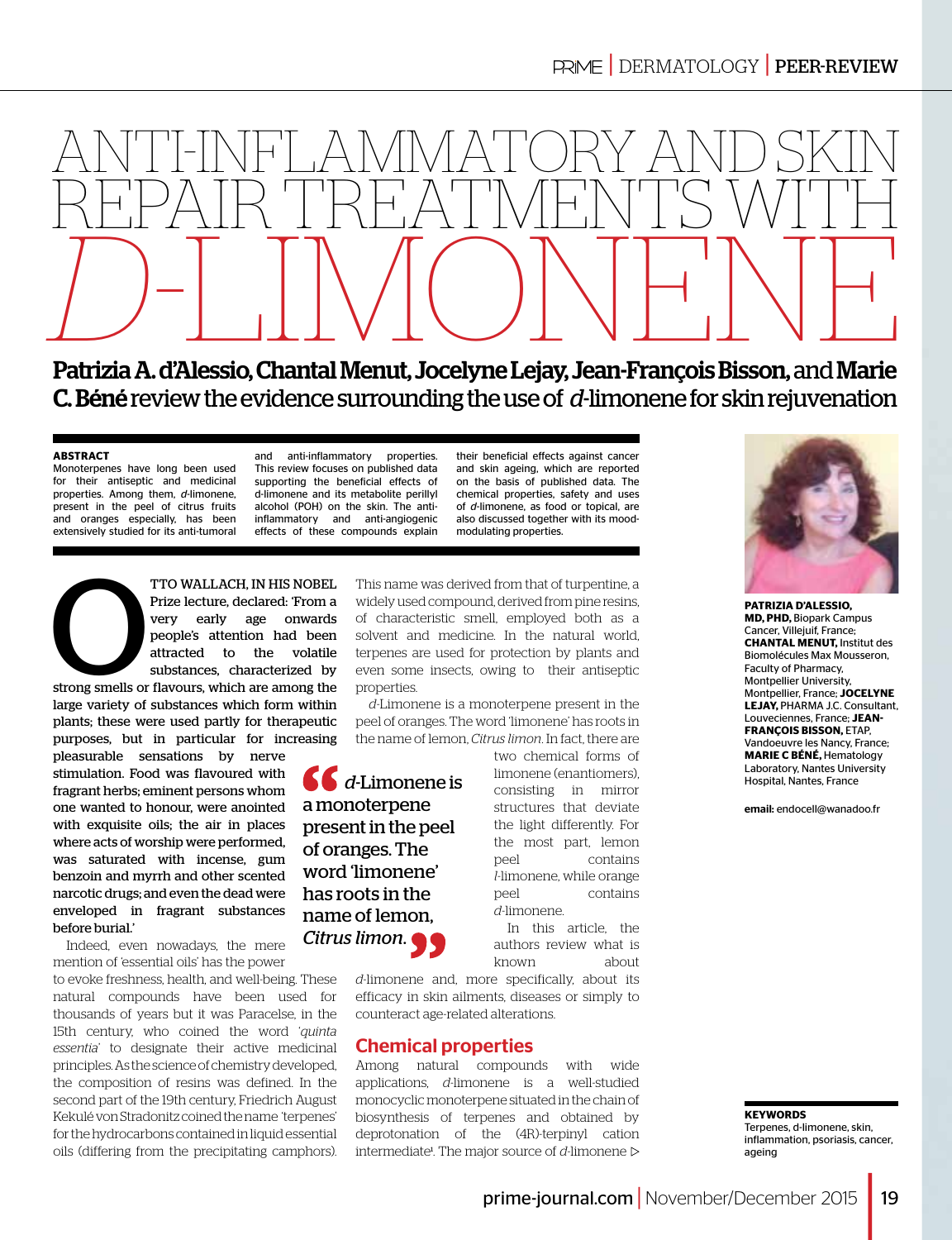# PEER-REVIEW | DERMATO

(enantiomeric excess higher than 98%<sup>2</sup> ) is the oily substance contained in the peel of citrus fruits. However *d*-limonene is also present in numerous other botanical species such as *Carum carvi* (caraway oil) or *Anethum graveolens* (dill oil). *d*-Limonene represents more than 30% of the caraway oil, where it is accompanied by its oxygenated derivative (+)-carvone (48–65%)<sup>3</sup> , which has been shown to have anti-cancer activities<sup>4</sup>.

*d*-Limonene and carvone are both also prominent in oil-based dill extracts, which demonstrate significant anti-inflammatory effects<sup>5</sup> . The most interesting source of *d*-limonene remains the cold-pressed oil obtained from the peel of citrus fruits, owing to their superior quality and properties since

**66** As well as its medical properties, the monoterpene *d*-limonene is widely used in perfumes, soaps, and foods because of its pleasant fragrance. It is also extensively exploited in the cleaning industry for its strong solvent properties.

there is no thermal degradation of the components, as is sometimes observed in essential oils obtained by hydrodistillation.

#### A safe ingredient

As well as its medical properties, the monoterpene *d*-limonene is widely used in perfumes, soaps, and foods because of its pleasant fragrance. It is also extensively exploited in the cleaning industry for its strong solvent properties.

*d*-Limonene is listed in the Code of Federal Regulation as GRAS (Generally Recognized As Safe) and precise concentrations are indicated for its usage as a flavoring agent. *d*-Limonene has been classified at level 3 by the International Cancer Research Center (CIRC), as not classifiable as to its carcinogenicity to humans. In Europe, limonene is authorized in cosmetic products, but has been identified by the SCCS (Scientific Committee on Consumer Safety) as likely to cause allergic reaction and has been included on the list of 26 allergenic substances. Indeed, Schnuch et al<sup>6</sup>, have reported an extremely low rate of sensitization to 2% *d*-limonene in a large study performed on 2396 subjects. Only three subjects showed low or mild reaction yielding a rate of 0.1%.

The regulation (EC) n°1223/2009 on cosmetic

products requires manufacturers to indicate the presence of certain allergenic substances in the list of ingredients if they are present above certain levels, in order to ensure that consumers are adequately informed. The presence of limonene must be mentioned in the list of ingredients on the labelling when its concentration exceeds 0.001% in leaveon the skin products and 0.01% in products that are rinsed off the skin. In fact, pure nonoxidized *d*-limonene is completely inert and remarkably well tolerated and contact dermatitis may only occur when it is oxidized, becoming then allergenic and irritating<sup>78</sup>.

Curiously, in a large study<sup>9</sup> (~3000 subjects requiring patch tests for exploration of possible dermatitis) where positive reactions were seen in only 5% of patients, the authors used artificially oxidized *d*-limonene for 7–11 weeks of agitation, 4 times per day for 1 hour, with 12 hours/day light exposure, conditions seldom experienced by daily used compounds. The patch tests involved 1.2 mg/cm² deposits followed by 48 hour contact by occlusion in Finn chamber on Scanpor tape, something that would not occur outside a study environment. The extensive use of *d*-limonene contained in cleaning, industrial or household solutions, as well as soaps, cosmetics, drinks, foods, and drugs as mentioned above, has prompted thorough investigations on how they affect the skin due to the observation of occupational allergy to oxidized *d*-limonene in dermatitis patients<sup>10-12</sup>. A EU regulation has been issued, allowing up to 20 mMol/L of the oxidized form in such products, an amount only seldom reached.

### Oral intake of *d*-limonene

As *d*-limonene is present in food, daily dietary intake has been estimated to be 0.27 mg/kg body weight/ day for a 60 kg individual, which results in 16.2 mg/day. Nonetheless, some populations have been reported to be consuming up to 90 mg/day13. Oral absorption occurs in the gastrointestinal tract in animals and humans and *d*-limonene is rapidly metabolized to perillic acid (or perillyl alcohol, POH)<sup>14</sup>. Both *d*-limonene and POH are excreted, mostly in the urine, within 48 hours. Being an excellent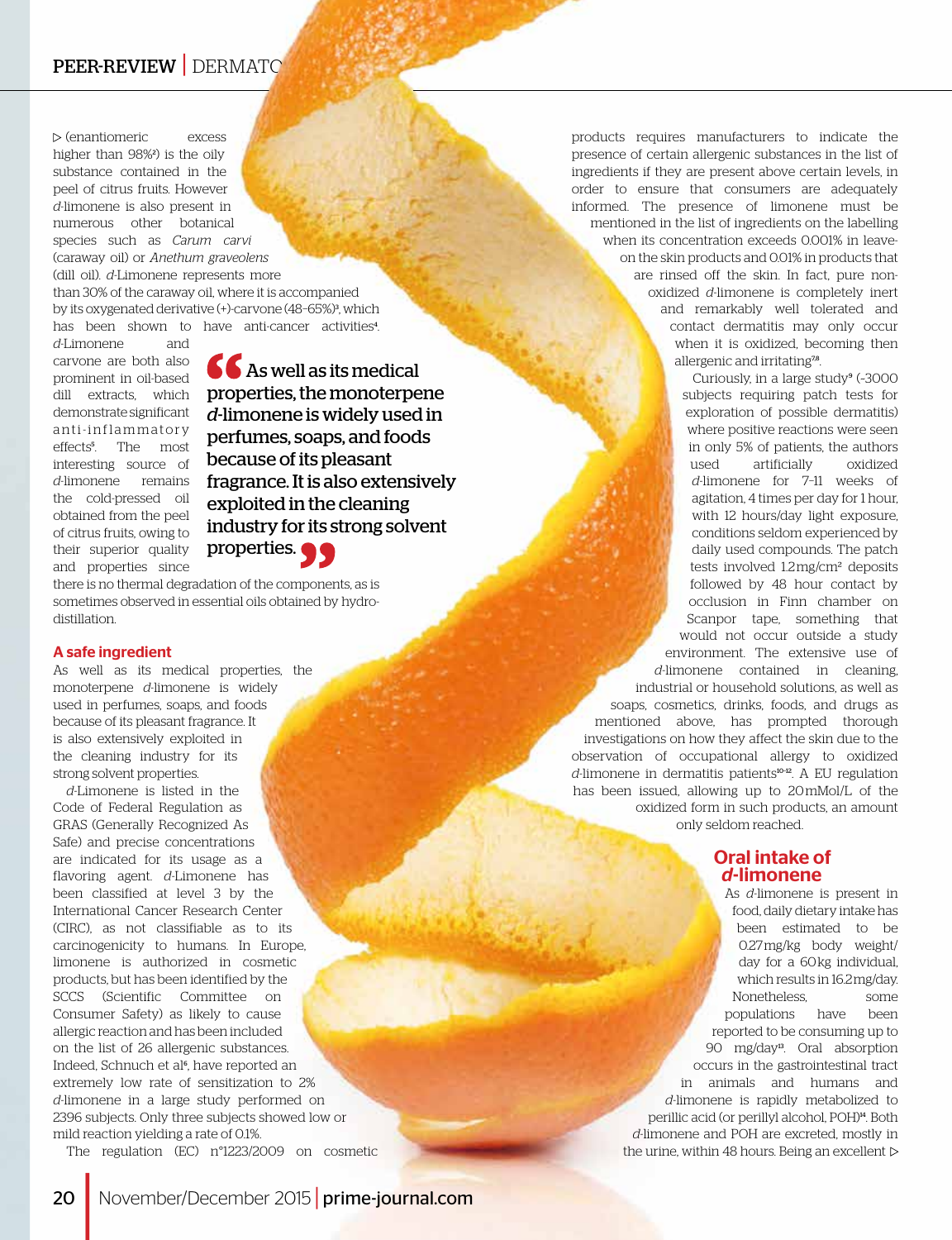peel. Only individuals ingesting citrus peel (almost 35% of the population studied) displayed a significant protection against the development of squamous cell carcinoma<sup>19</sup>.

## Topical use

*d*-Limonene is known for its capacity for high penetration particularly appreciable in the skin, which is why it is referred to as an 'enhancer'. The enhancing power of *d*-limonene allows it to be used as a carrier for other molecules solely unable to cross epithelial barriers<sup>20</sup>. On its own, *d*-limonene has been shown to have impressing repair effects on skin and gut epithelia<sup>21-22</sup>. In general terms, epithelial barriers are major determinants of first line defense in innate immunity, preserving the integrity of environmental interfaces. These barriers include mucosal areas as well as the most exposed skin areas. In the epidermis and dermis, numerous mechanisms are employed for the elimination of pathogens and irritants, while containing inflammation. When these naturally active protections are overwhelmed (i.e. through infections and wounds), a rapid sequence of events aims at restoring integrity. Among terpenes, thymol was recently shown to accelerate wound healing<sup>23</sup>. *d*-Limonene, long known to inhibit tumor growth<sup>24</sup> via a number of cellular mechanisms<sup>25,26</sup> may contribute to this effect owing to its additional capacity of angiogenesis inhibition<sup>27</sup>. As neoangiogenesis is an inherent component of inflammation, *d*-limonene antiinflammatory properties also lie, among other mechanisms, in this capacity. The authors' group has been involved in thoroughly identifying the beneficial properties of monoterpenes in inflammation control and tissue repair28,29. It was shown that terpenes from essential oils are able to repress the production of tumor necrosis alpha (TNF) and interleukin-6 (IL-6), both being major pro-inflammatory cytokines<sup>29-31</sup>.

As for the effects of *d*-limonene on the skin, it seems that its metabolite POH is the key molecule helping to restore skin homeostasis and integrity<sup>22,32</sup>.

# *d*-Limonene and skin inflammation

Preliminary results have been obtained in pilot studies conducted by administering orange peel extract (OPE) in a number of human conditions, from stretch marks (personal communication) to intermediate psoriasis<sup>33</sup>. To better understand and sustain these observations, two experimental murine models of skin inflammation and wound healing, respectively, were performed<sup>22</sup>, demonstrating the efficacy of OPE and POH in repairing and strengthening the skin barrier. The model of TPA (12-O-tetradecanoylphorbol-13-acetate) mediated inflammation is classically used for the investigation of

solvent of cholesterol, *d*-limonene has been used to dissolve cholesterol-containing gallstones<sup>15</sup>. It also has gastric acid neutralizing effects and supports normal peristalsis used against heartburn (gastro-esophageal reflux disease, GERD)<sup>14</sup>.

Finally, *d*-limonene has been shown to be chemo-preventive in many types of cancers, particularly of the breast, prostate or colon<sup>15-18</sup>.

*d*-Limonene is known for its capacity for high penetration particularly appreciable in the skin, which is why it is referred to as an 'enhancer'.

In a 2000 study, researchers at the University of Arizona found that people living in the Southwest who consumed lemon peels as part of their diet, but not lemons or lemonade, had a significantly reduced occurrence of skin cancer. The study focused on squamous cell carcinoma and tried to relate its occurrence to the consumption of citrus fruits, juice or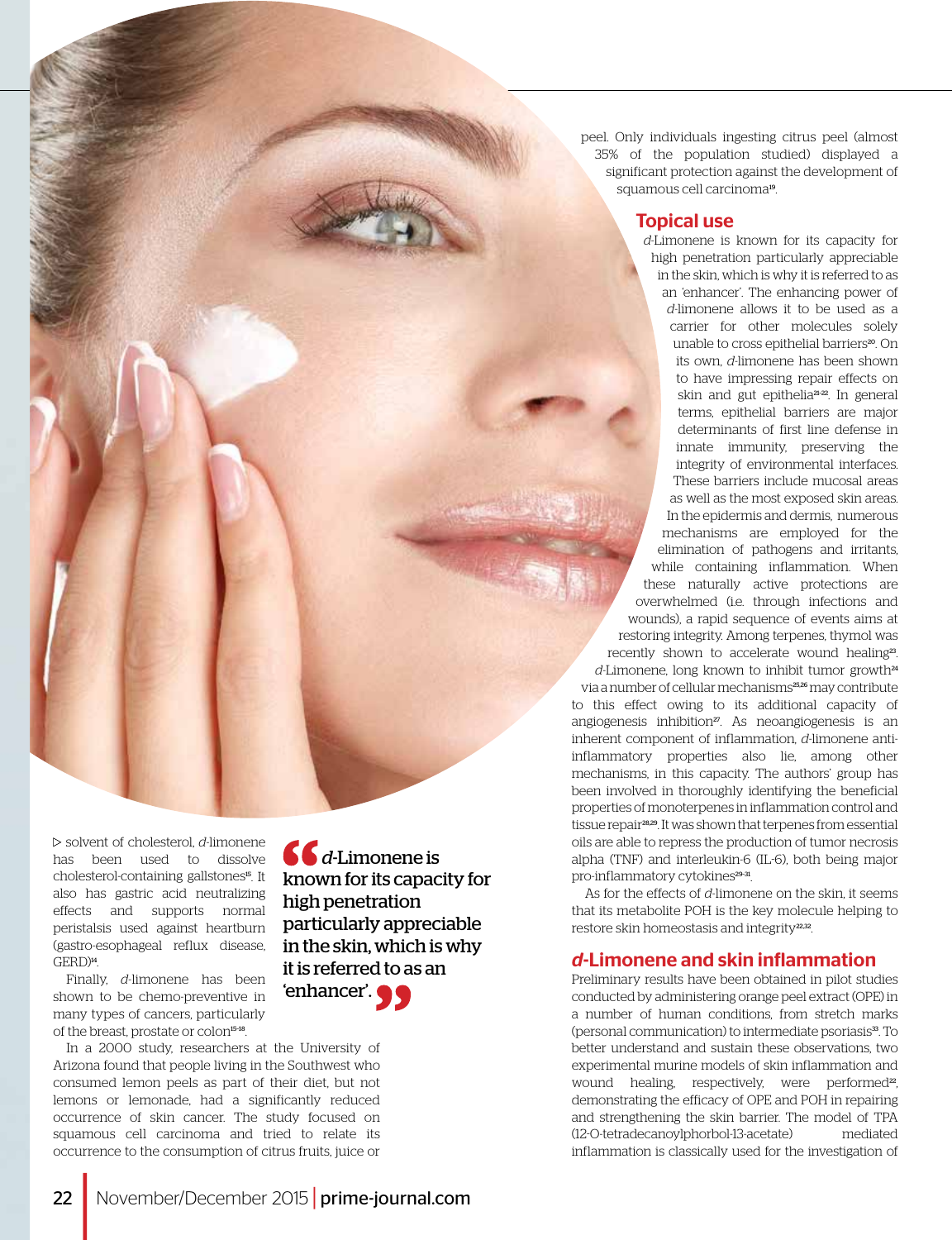

drugs combating immune-mediated chronic inflammatory skin diseases<sup>34</sup>. In this study, both *d*-limonene and POH significantly reduced inflammation. This was demonstrated microscopically by the lower cutaneous perivascular infiltration and vascular expression of the adhesion molecule P-selectin. Systemic inflammation measured by peripheral cytokines levels was also significantly decreased. A second mouse model involved wound healing after scarification. Again, both *d*-limonene and POH proved highly efficient in leading to rapid wound closure. Interestingly, this effect was associated with reduced neoangiogenesis. This surprising effect was confirmed *in vitro* in a model of endothelial tubules formed by HUVECs (human umbilical vein endothelial

cells). Both *d*-limonene and POH significantly inhibited the organization of end othelial cells in neovessels.

Figure 1 Evolution of the wrinkles in the eye area. Upper images: skin aspect. Lower images Quantirides® analysis of silicone imprints of the area, performed with Silflo® at (A) Day 0 and (B) Day 29 of OPE application

Clinical evidence of the tissue repair capacities of *d*-limonene in humans comes from such diseases as psoriasis and skin cancer, characterized by immune dysregulation or impairment<sup>35</sup>. The preclinical studies mentioned above confirmed the safety and efficacy of *d*-limonene. Dermatologists at the University La Sapienza, on the basis of AISA's preclinical models, developed a pilot study in psoriatic patients with mild to moderate lesions<sup>35</sup>. Topical and/or oral administration of OPE was carried out for 45 days, with pre- and posttherapy scoring of the lesions and quality of life. A highly significant decrease of the VSCAPSI and PASI scores was observed in this pilot cohort. Both patients and clinicians reported subjectively to a satisfactory improvement of the lesions. Finally, quality of life indexes were also significantly improved.

Of note, in both rodent models (mouse and rat), the same therapeutic window was effective<sup>21,22</sup>. Even more interestingly, the same dosage proved efficient when used in both human trials<sup>29,34</sup>. Moreover, this dosage is ten times smaller than that used as an anti-tumor agent<sup>36</sup>.

### *d*-Limonene and skin cancer

The scientific basis to use *d*-limonene as an anti-cancer nutrient, especially for breast cancer prevention and treatment, is well established in literature<sup>37,38</sup>. The regulating property of terpenes on the NF-κB signaling pathway, already documented for their antiinflammatory effects<sup>39,40</sup>, is also believed to be one of the primary modes of operation for their anti-cancer properties. In fact, many nutrients can interact with the NF-κB signaling system in regulating cell growth,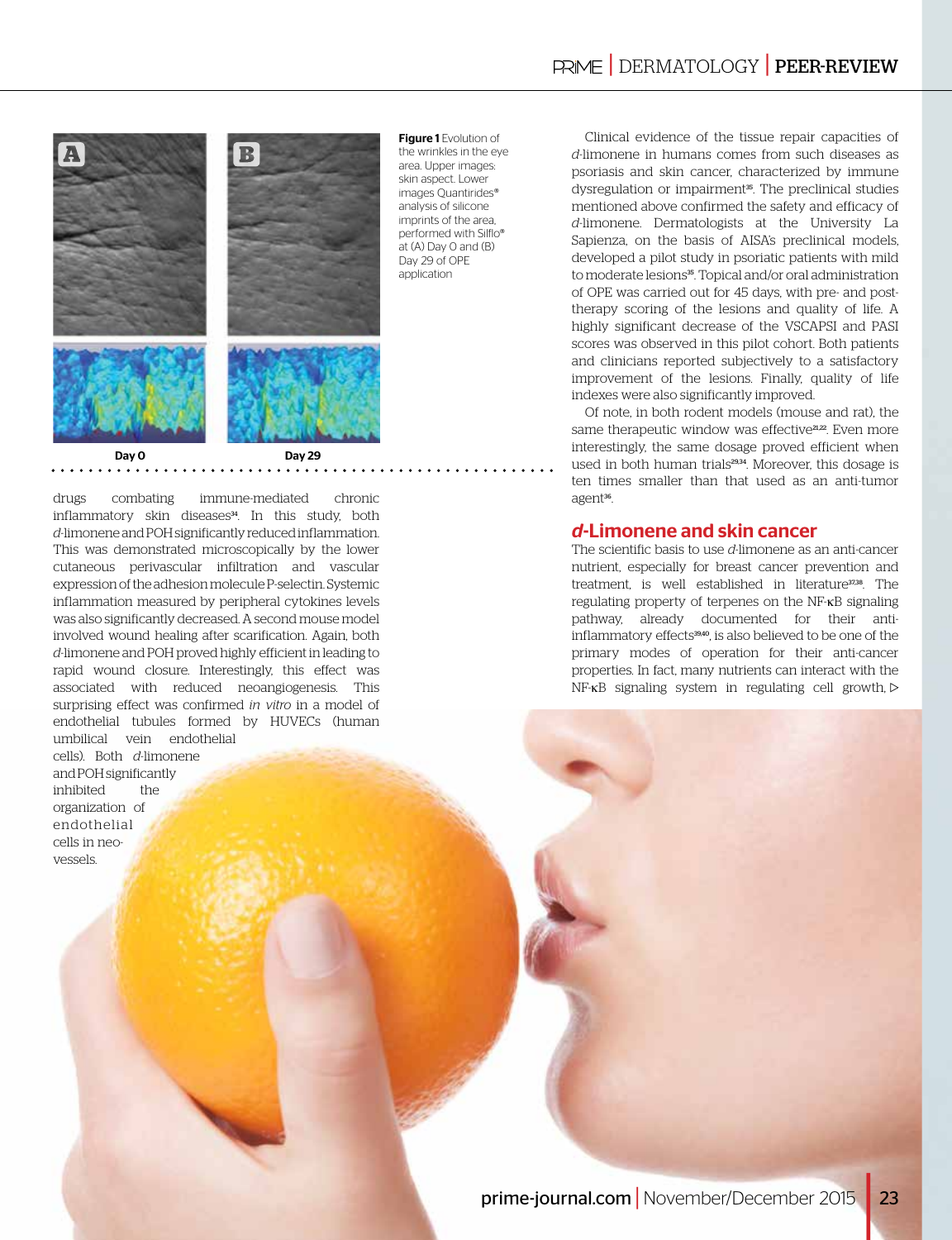$\triangleright$  survival and apoptosis<sup>41,42</sup>. From the known properties of *d*-limonene, it may be extrapolated that it uses its solvent properties to enter tumor cells and directly alter cell signaling and/or modulate free radical production, thereby favoring apoptosis.

> Extensive human research on *d*-limonene and skin cancer is lacking, but some experimental data is, however, encouraging. In 2012, Chaudhary SC et al,<sup>43</sup> reported on the positive effect of *d*-limonene to reduce the tumor burden in a model of DMBA/TPA chemically-induced multistage mouse skin carcinogenesis model. They demonstrated that the effects of the monoterpene involved an increase in apoptosis, inhibition of oxidative stress and Ras-signaling.

#### *d*-Limonene and skin ageing

Besides its medical properties, *d*-limonene, contained in OPE, has been shown to display remarkable rejuvenating properties<sup>28</sup>. In a series of studies by the authors, 21 women aged between 53 and 69 years old used OPE for 29 days as a mist. This specific preparation uses, as in the previously reported studies, *d*-limonenerich OPE, which also contains minute amounts of a number of other terpenes present in orange peel. It is prepared using the patented Wpe/Ultradrops® (AR2I, Le Plessis Robinson, France) technology, providing a micellar emulsion with a rapid penetration of actives.

In this proof-of-concept study, facial wrinkles were assessed with the Quantirides® (Monaderm, Monaco) software by micro-relief analysis of silicone imprints of predefined crow's foot areas performed with Silflo® (Monaderm). This software analyses four parameters, respectively, the number, length, mean depth and total surface of wrinkles, before and after treatment. Data were finally available from 19 women (2 misused the product), and showed a significant decrease of the number, length and surface of wrinkles (p<0.0005 for all). As a whole, 84% of the subjects considered that the treatment had a positive effect on fine wrinkles (*Figure 1* and *2*).

In the same study, the regenerating effect of OPE was also measured. The Quantisquam® (Monaderm) technique was used, which measures the squamae and exfoliation index after stripping a 1cm<sup>2</sup> area on the cheekbone. The desquamation index was significantly decreased on day 29 (p<0.0005) as well as the surface of desquamation (p<0.001). These particular results on the desquamation index, although obtained for a healthy population, sustain the notion that *d*-limonene is efficient in the treatment of psoriasis<sup>44</sup>.

Moreover, firmness, scored on a 4 level scale (from